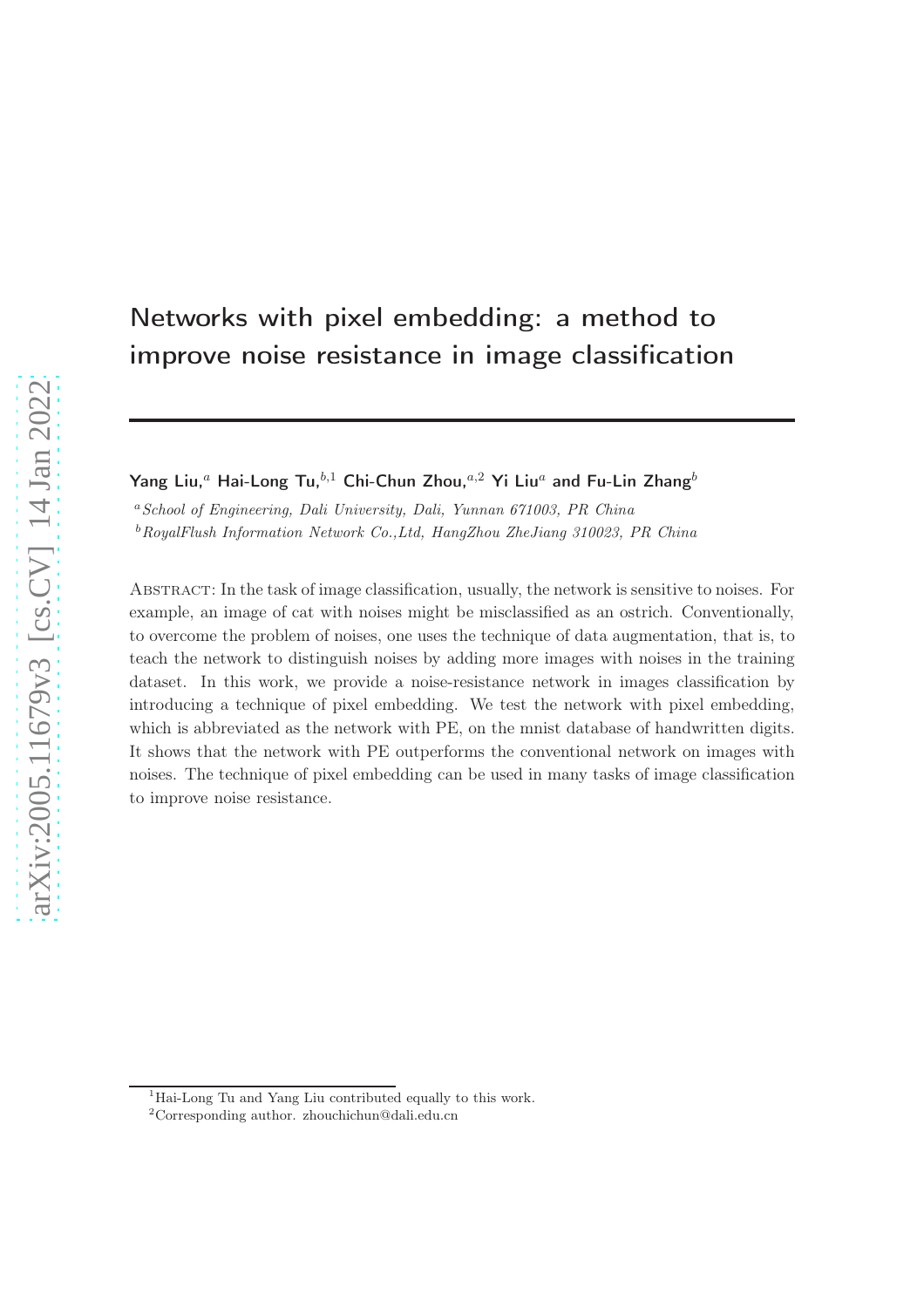### Contents

| 1 Introduction                                  |                         |
|-------------------------------------------------|-------------------------|
| 2 pixel embedding                               | $\mathbf 2$             |
| 3 The classification task on the mnist database | $\overline{\mathbf{4}}$ |
| 4 Conclusions and outlooks                      | 6                       |
| 5 Authors' contributions                        | 7                       |
| 6 Acknowledgments                               | 8                       |
| 7 Appendix                                      | 8                       |
|                                                 |                         |

#### <span id="page-1-0"></span>1 Introduction

In the task of image classification, information of labels is embedded in pixels of the image. For example, in an image of dogs, a group of pixels with different values will give the typical pattern of the dog, such as the ear and the nose. If the network can remember those typical patterns constructed by a group of pixels, then it can predict the label of an image with high accuracy. For example, neural networks based on convolution and pooling are very good at extracting typical patterns from pixels of the image [\[1](#page-8-2), [2](#page-8-3)] and even outperform humans in some tasks of image classification [\[3](#page-8-4)].

However, one finds that the conventional network is sensitive to noises  $[4, 5]$  $[4, 5]$ . For example, an image of cat with noises might be misclassified as an ostrich. The low noise resistance of the conventional network will lead to problems such as the safety problem of face recognition. Therefore, how to increase the noise resistance of the network in image classification becomes a problem.

Conventionally, to overcome the problem of noises, one uses the technique of data augmentation  $[6-9]$ , that is, to teach the network to distinguish noises by adding more image samples with noises in the training dataset. Or, one develops techniques of images noise reduction [\[10](#page-9-2)[–13\]](#page-9-3).

In the task of image classification, instead of understanding the meaning of pixels, the network just need to remember the typical patterns constructed by a group of pixels. On the one hand, noises are random values added to pixels of the image. On the other hand, the conventional network is designed to remember typical patterns constructed by a group of pixels. Thus, noises will greatly interfere in those typical patterns that has been learned by the network. As a result, networks will give wrong labels because pixels with noises now become highly confusing.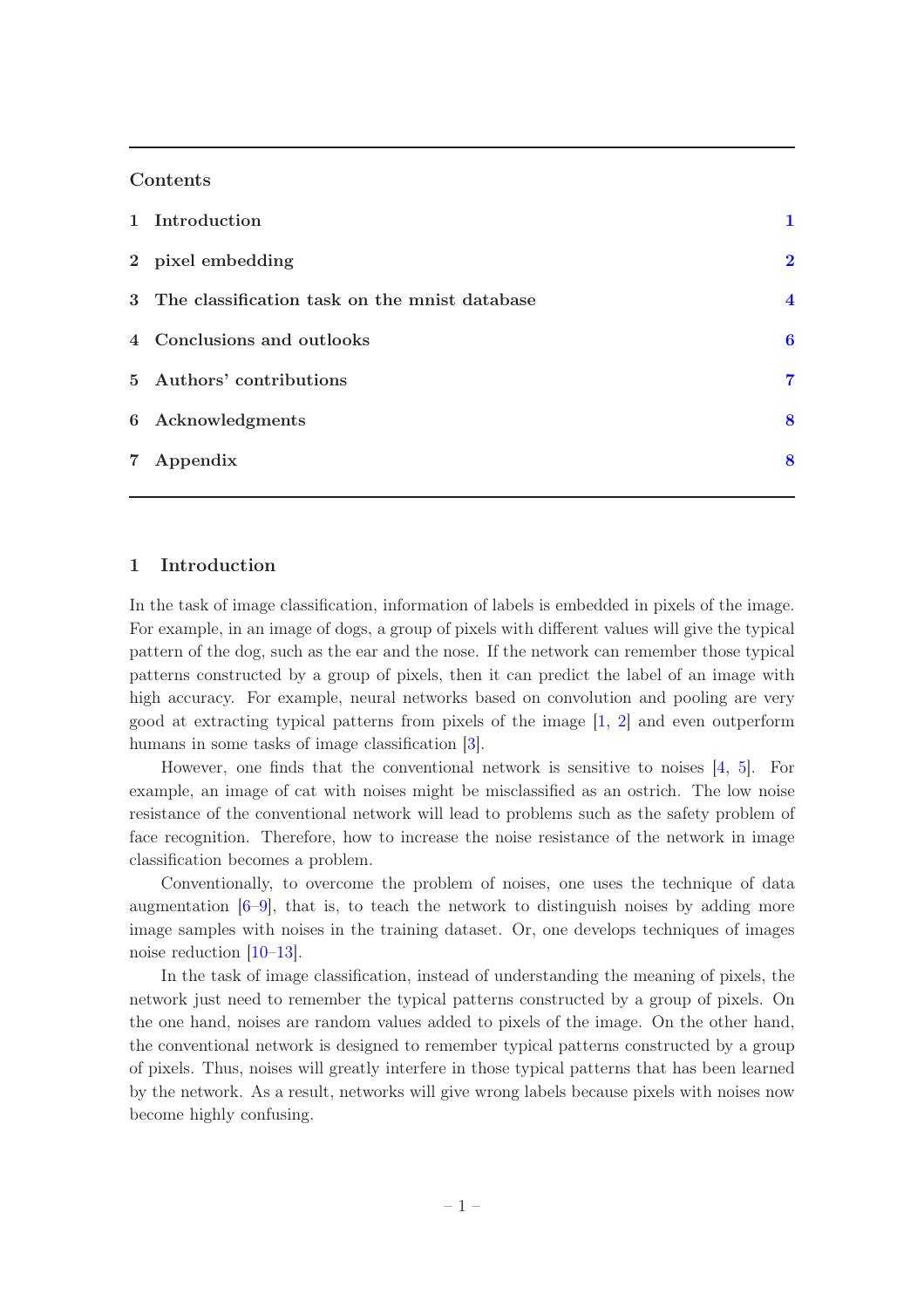In this paper, we provide a noise-resistance network in image classification by introducing a technique of pixel embedding. The network with pixel embedding abbreviated as the network with PE is designed not only to remember the typical pattern but also to "understand" the meaning of the pixels. The method in the present paper is enlightened by the classical technique of words embedding [\[14](#page-9-4)[–16](#page-9-5)] in the natural language processing (NLP). The technique of words embedding helps the network to "understand" the meaning of the words and learns knowledges such as analogy and context. We test the network with PE on the mnist database of handwritten digits. By comparing the behavior of networks with and without PE on the test dataset of noised images of the mnist dataset, we show that the network with PE outperforms the conventional network on images with noises and thus is with high noise resistance. The technique of pixel embedding can be used in many tasks of image classification to improve noise resistance. The source code is released in [github.](https://github.com/zhouchichun/pixels_embedding)

The work is organized as follows: in Sec. 2, we introduce the technique of pixel embedding. In Sec. 3, we test the network with PE in the classification task on the mnist database of handwritten digits. Conclusions and outlooks are given in Sec. 4.

#### <span id="page-2-0"></span>2 pixel embedding

In this section, we introduce the technique of pixel embedding. The main ideal of the technique of pixel embedding is to replace the single-valued pixel with a vector which has the shape  $1 \times M$  with M the embedding size. Values of the vector are parameters that need to be trained. By using the technique of pixel embedding, the network is able to "understand" the meaning of the pixels and learn to distinguish noises automatically.

The main procedure of pixel embedding is as follow: for an image with  $H \times L$  pixels, firstly, we normalize the pixels by subtracting the average and dividing the standard deviation. Secondly, we convert the normalized pixels into an integer by multiplying pixels by an integer, say 1000, and taking the integer portion. Thirdly, we introduce an embedding dictionary which maps an integer to a unique random vector with embedding size, say 64. The procedure is shown in Fig. [\(1\)](#page-3-0).

The network used in the experiment. The technique of pixel embedding can be used in various kinds of conventional networks. Without loss of generality, the network we used here is based on the VGG16, a classical network for image classification. The structure of the network is shown in Fig. [\(2\)](#page-3-1). The detail of the structure of the neural network is given in Table.  $(1)$ 

 $1<sup>1</sup>$ https : //github.com/zhouchichun/pixels\_embedding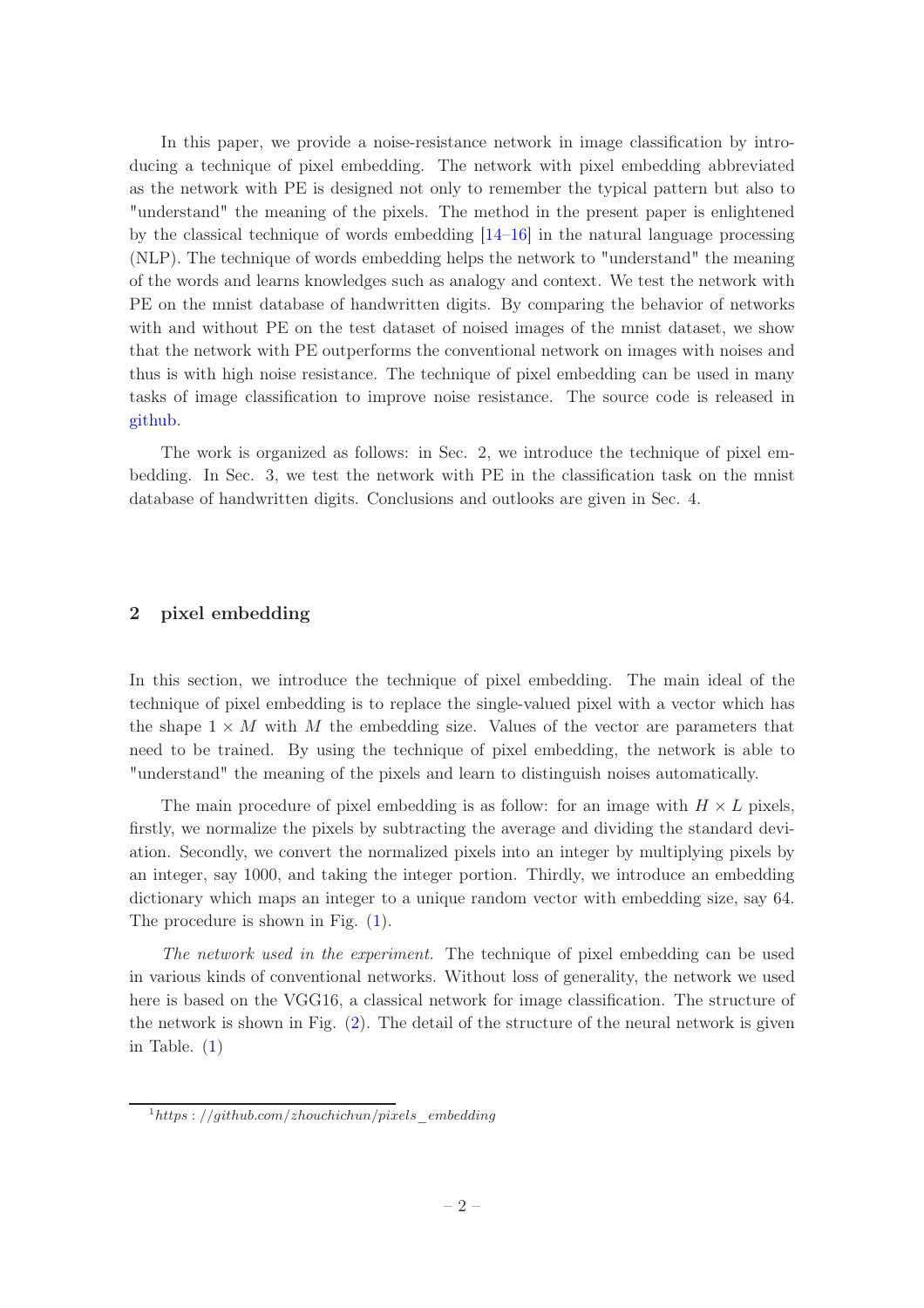

<span id="page-3-0"></span>Figure 1. The procedure of pixel embedding.



<span id="page-3-1"></span>Figure 2. The structure of the network used in the present paper.  $E_s$  is short for embedding size.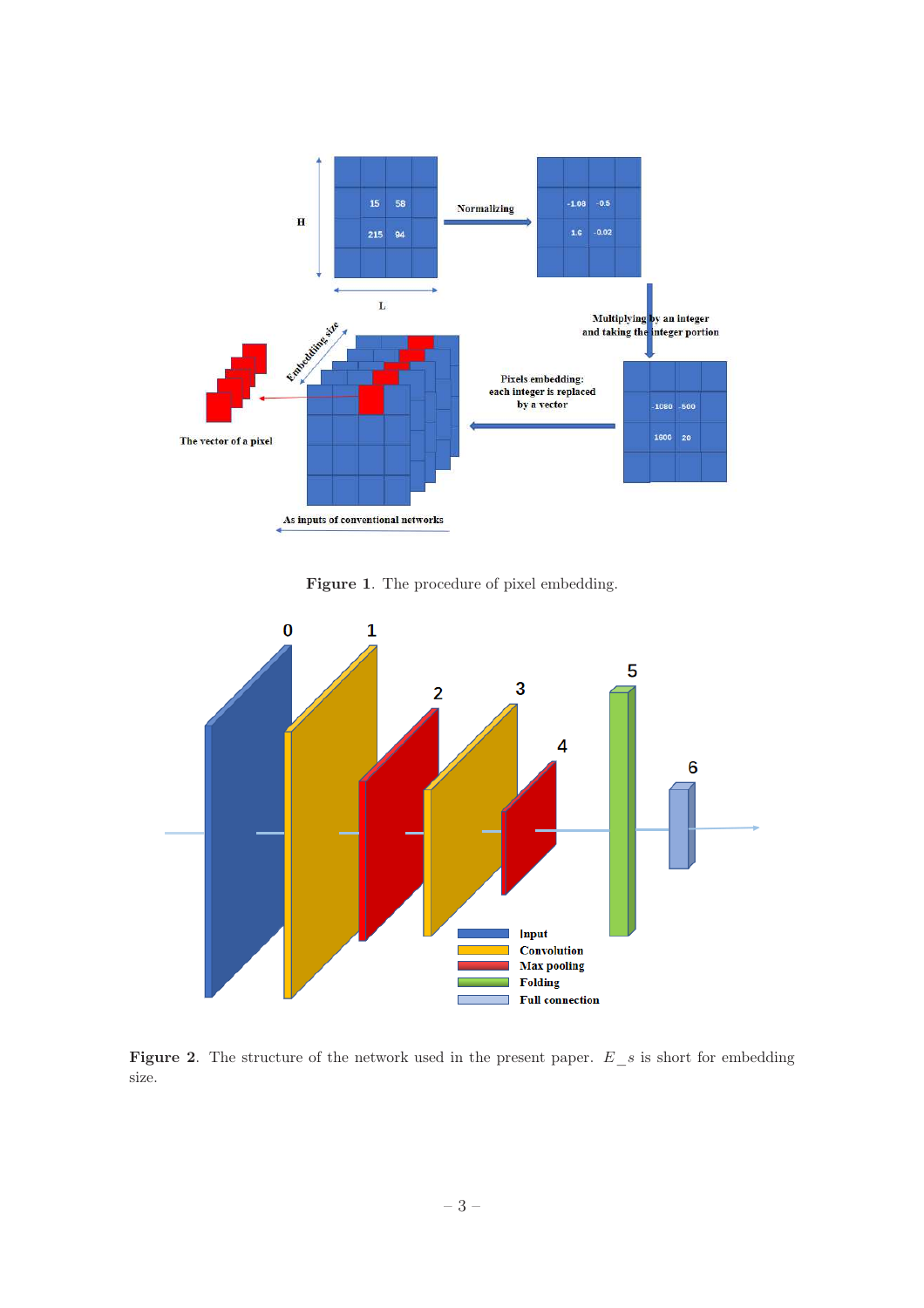| Layer | Name            | Output Shape    |
|-------|-----------------|-----------------|
|       | Input           | $(28, 28, E_s)$ |
|       | Convolution     | (28, 28, 64)    |
| 2     | Max pooling     | (14, 14, 64)    |
| 3     | Convolution     | (14, 14, 64)    |
| 4     | Max pooling     | (7,7,64)        |
| 5     | Folding         | (1,3136)        |
|       | Full connection | (1,10)          |

<span id="page-4-1"></span>Table 1. ConvNet configurations.

Training parameters are show in Table. [\(2\)](#page-4-2)

<span id="page-4-2"></span>

| Length of the embedding dictionary | 2000   |
|------------------------------------|--------|
| Optimization algorithm             | Adam   |
| Integer to multiply                | 1000   |
| Embedding size                     | 64     |
| Learning rate                      | 0.0001 |
| Batch size                         |        |

Table 2. Training parameters of the network used in the present paper.

## <span id="page-4-0"></span>3 The classification task on the mnist database

In this section, we test the network with PE on the mnist database. The mnist database of handwritten digits [\[17](#page-9-6), [18\]](#page-9-7) is an famous open dataset for image classification task. We train networks with PE and without PE on 60, 000 training images respectively and test them on 10, 000 test images with different noises. The behaviors of networks with and without PE on the test dataset of noised images of the mnist dataset are as follows.

For the test dataset with gauss noise, the result is given in Table. [\(3\)](#page-4-3).

| Number            | Index                     | Accuracy (without PE) | Accuracy (with PE) |
|-------------------|---------------------------|-----------------------|--------------------|
| case1             | Standard test dataset     | 98.7                  | 97.83              |
| case2             | $\mu = 1.0, \sigma = 1.0$ | 85.70                 | 95.94              |
| case3             | $\mu = 5.0, \sigma = 1.0$ | 88.66                 | 88.10              |
| case4             | $\mu = 10, \sigma = 2$    | 78.53                 | 80.18              |
| case <sub>5</sub> | $\mu = 25, \sigma = 5$    | 53.24                 | 67.92              |
| case <sub>6</sub> | $\mu = 50, \sigma = 10$   | 28.71                 | 59.89              |
| case7             | $\mu = 75, \sigma = 15$   | 18.61                 | 40.22              |
| case8             | $\mu = 100, \sigma = 10$  | 17.81                 | 33.52              |
| case9             | $\mu = 150, \sigma = 10$  | 12.22                 | 18.84              |

<span id="page-4-3"></span>Table 3. The accuracy on test dataset with gauss noise of networks with and without PE.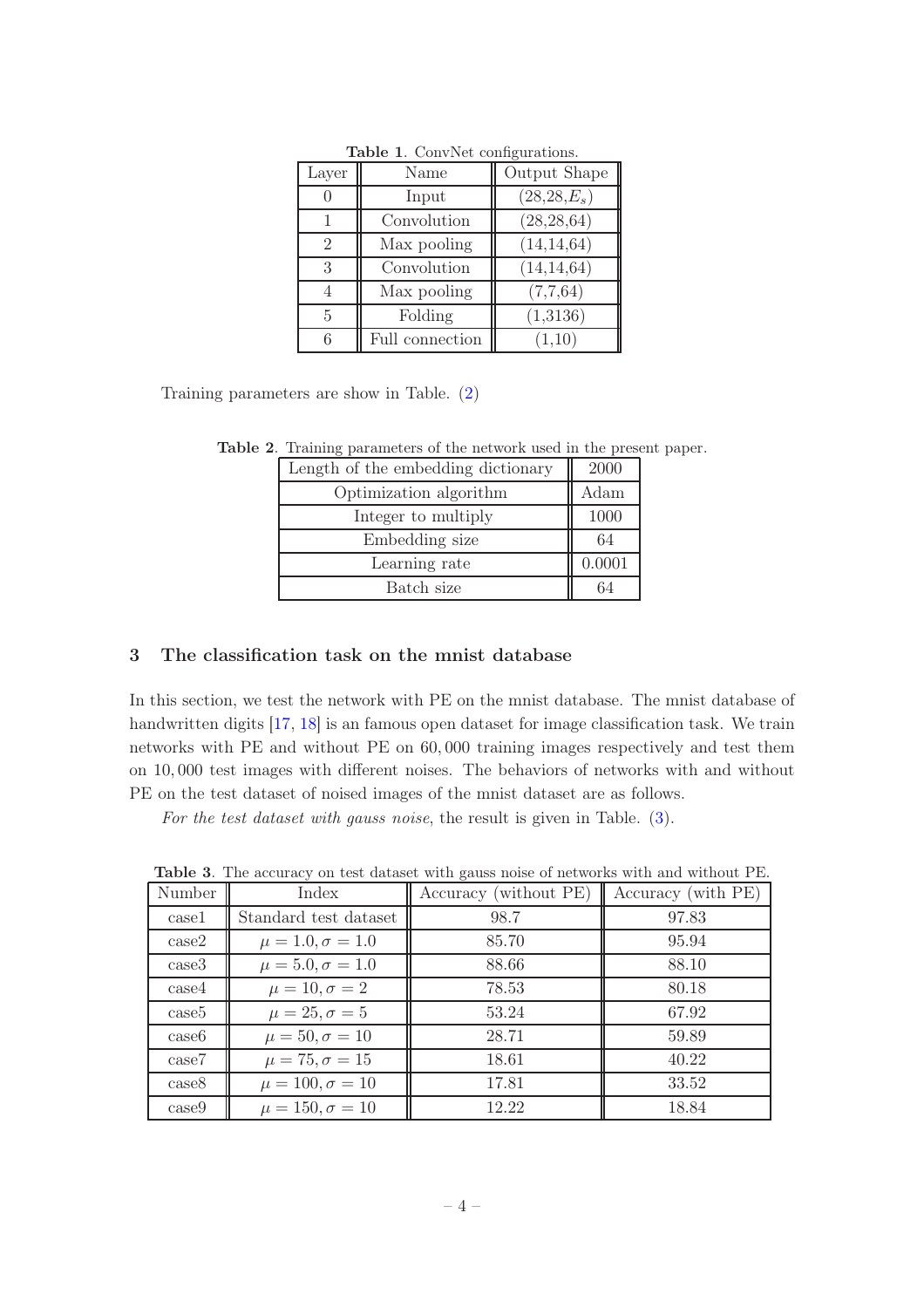In Table. [\(3\)](#page-4-3),  $\mu = 1.0$ ,  $\sigma = 1.0$ " means that the average value of noises is 1.0 and the standard deviation is 1.0 and so on. Because the pixels are integers between 0 and 255, the random noise are transformed to integers between 0 and 255. As shown in Fig. [\(3\)](#page-5-0).



Figure 3. The accuracy on test dataset with gauss noise of networks with and without PE.

<span id="page-5-0"></span>For the test dataset with salt-and-pepper noise, the result is given in Table. [\(4\)](#page-5-1).

<span id="page-5-1"></span>

| ٠H.               |                       |                       |                    |
|-------------------|-----------------------|-----------------------|--------------------|
| Number            | Index                 | Accuracy (without PE) | Accuracy (with PE) |
| case1             | Standard test dataset | 98.17                 | 97.83              |
| case2             | $p = 0.1, v = 25$     | 94.72                 | 96.96              |
| case3             | $p = 0.1, v = 50$     | 90.10                 | 97.07              |
| case4             | $p = 0.1, v = 100$    | 84.24                 | 96.03              |
| case5             | $p = 0.2, v = 50$     | 86.93                 | 95.28              |
| case <sub>6</sub> | $p = 0.3, v = 50$     | 82.36                 | 91.14              |
| case7             | $p = 0.4, v = 50$     | 77.31                 | 89.59              |
| case8             | $p = 0.5, v = 50$     | 69.53                 | 78.51              |
| case9             | $p = 0.5, v = 100$    | 49.47                 | 77.75              |
| case10            | $p = 0.6, v = 50$     | 60.00                 | 81.55              |
| case11            | $p = 0.6, v = 100$    | 35.38                 | 64.12              |
| case12            | $p = 0.7, v = 50$     | 48.40                 | 71.72              |
| case13            | $p = 0.7, v = 100$    | 22.20                 | 59.09              |
| case14            | $p = 0.8, v = 100$    | 14.93                 | 47.62              |

Table 4. The accuracy on test dataset with salt-and-pepper noise of networks with and without PE.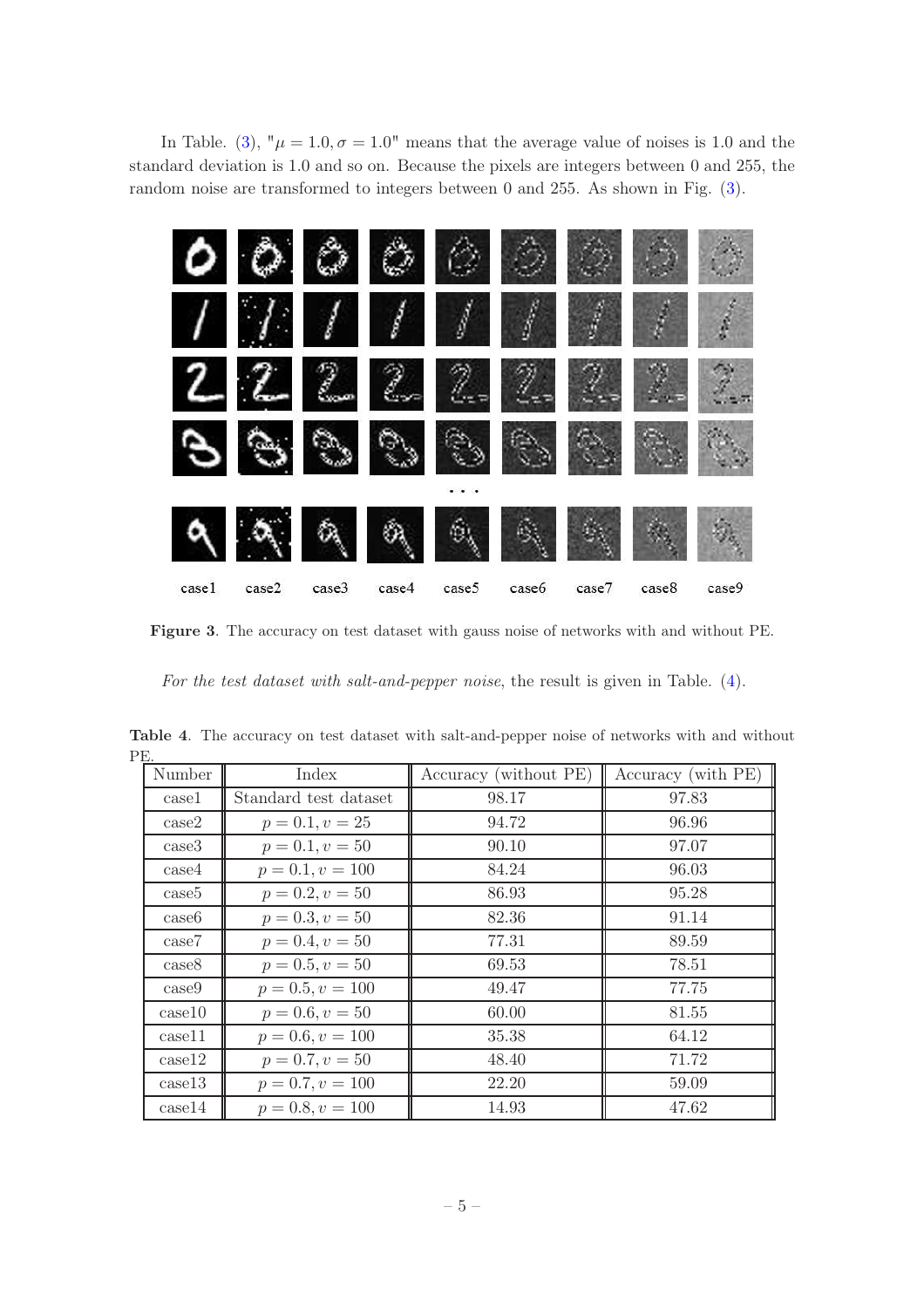

Figure 4. The accuracy on test dataset with salt-and-pepper noise of networks with and without PE.

<span id="page-6-1"></span>In Table. [\(4\)](#page-5-1), " $p = 0.1, v = 25$ " means that the value of the noise pixels is 25 and the probability of a pixel to have a noise is 0.1 and so on. The random noise are also transformed to integers between 0 and 255. As shown in Figs.  $(4)-(5)$  $(4)-(5)$ .

#### <span id="page-6-0"></span>4 Conclusions and outlooks

In this paper, beyond the conventional method of data augmentation, where more sample datas are added to the training dataset, we propose a new method that lead to a noiseresistance network where no more training sample is needed. In this approach, a technique of pixel embedding is introduced. This method is enlightened by the classical techniques of word embedding in the NLP. The technique of pixel embedding extends the meaning of pixels, and thus, the network can learn the knowledge such as the noise, the context, and the meaning of the pixel. We test the network with PE on the mnist database of handwritten digits. By comparing the behavior of networks with and without PE on the test dataset of noised images of the mnist dataset, we show that the network with PE outperforms the conventional network on images with noises and thus is with high noise resistance. The technique of pixel embedding can be used in various kinds of tasks of image classification to improve noise resistance.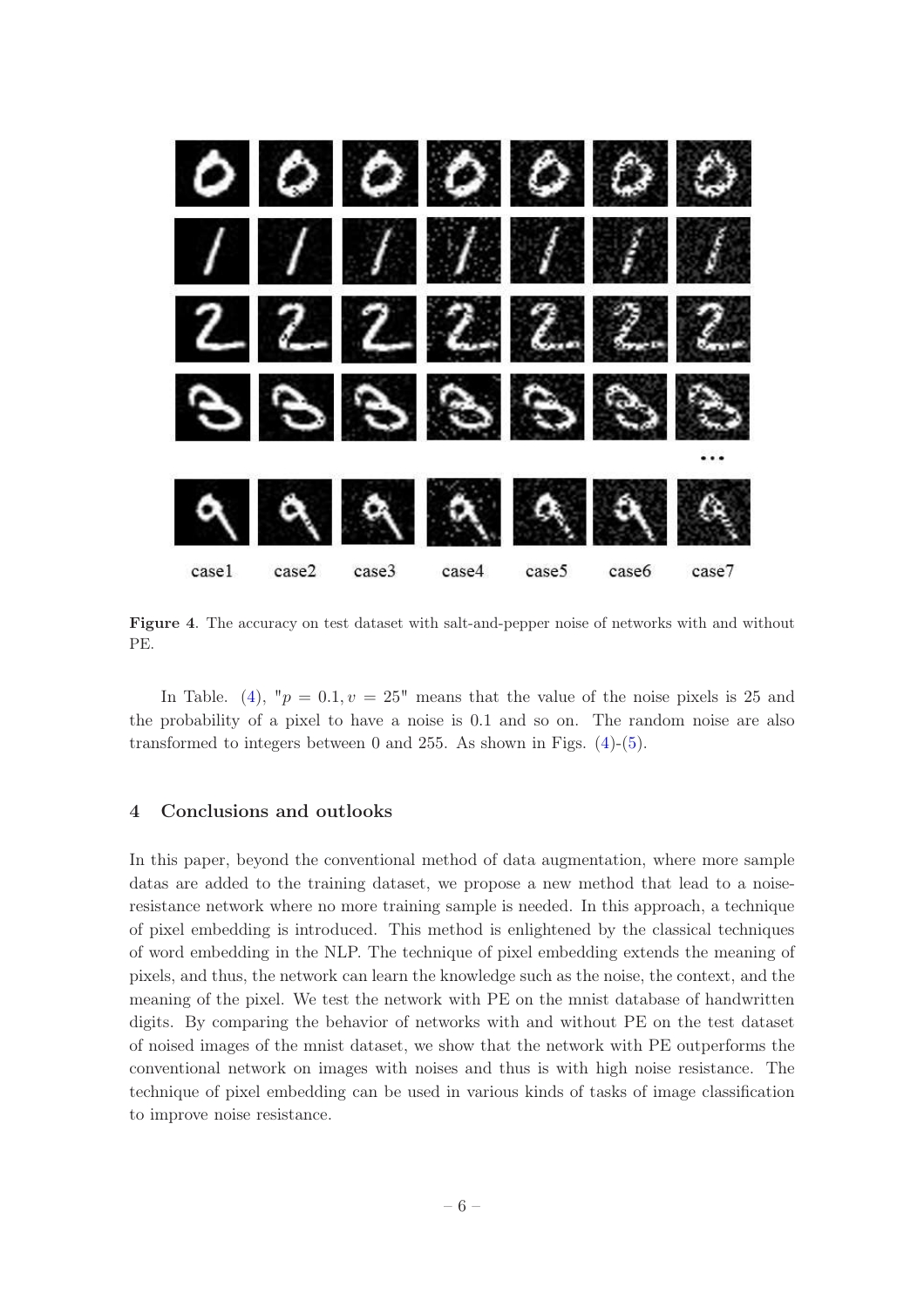

Figure 5. The accuracy on test dataset with salt-and-pepper noise of networks with and without PE.

<span id="page-7-1"></span>To remember or to learn. In the task of image classification, instead of understanding the meaning of pixels, the network just need to remember the typical patterns constructed by a group of pixels. To remember is much easier than to "understand", thus, the methodology of deep neural network achieve success in the classification tasks of images first. However, at cases, such as image classification with noises, understanding a sentence in the NLP, discovering hidden laws from datas in financial, mathematics, and physics, the network has to learn more knowledges from the raw data other than just remember typical patterns constructed by combinations of raw features. To do this, we have to introduce techniques that can make the network more "intelligent".

The technique of pixel embedding is an attempt to make the network to "understand" the meaning of pixels other than to remember typical patterns constructed by groups of pixels.

## <span id="page-7-0"></span>5 Authors' contributions

Hai-Long Tu performed the experiment. Yang Liu checked the algorithm, reconstructed the code, and repeated the experiment. Hai-Long Tu and Yang Liu contributed equally to this work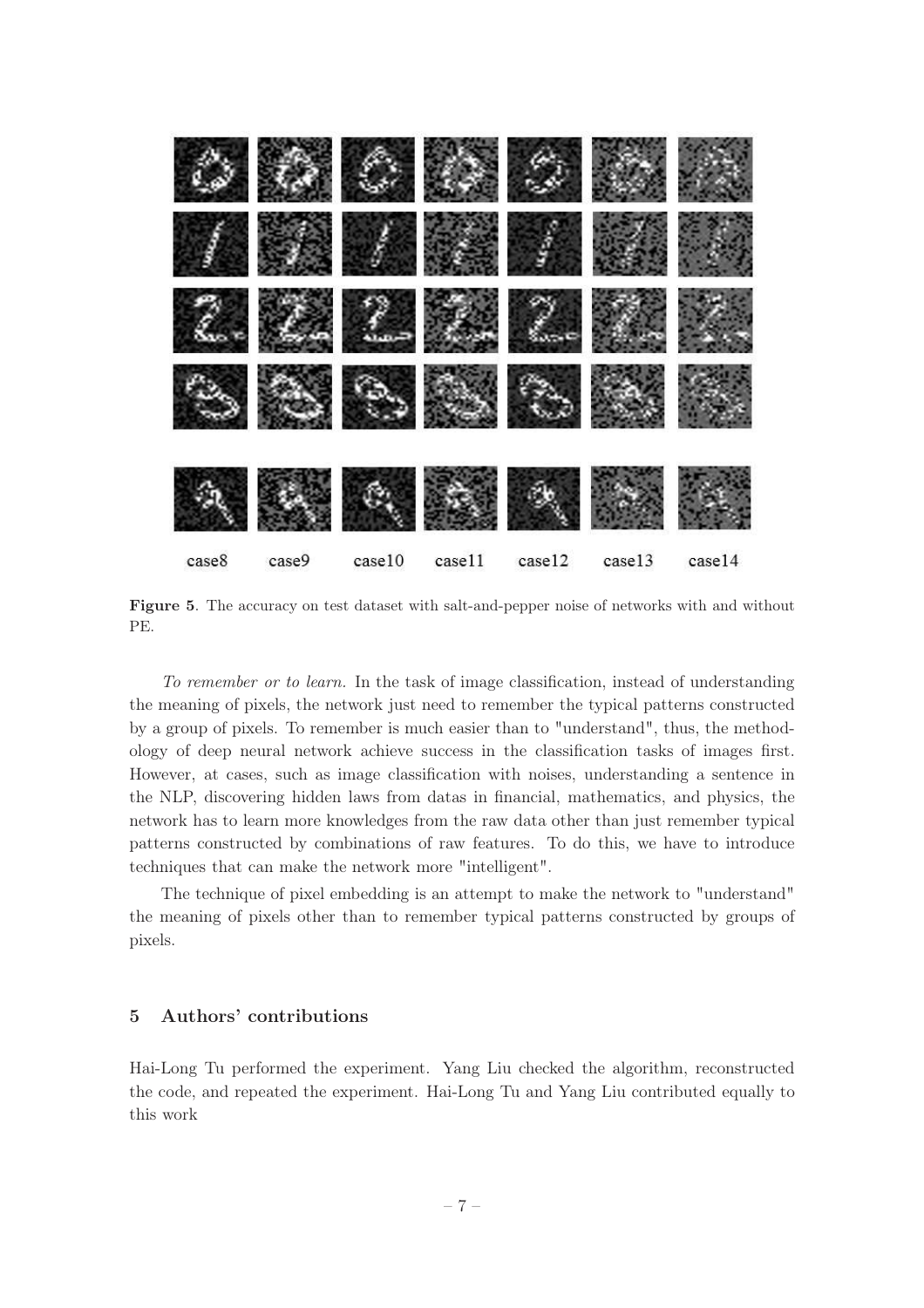## <span id="page-8-0"></span>6 Acknowledgments

We are very indebted to Profs. Wu-Sheng Dai, Guan-Wen Fang, and Yong Xie for their encouragements. This work is supported by "Artificial intelligence  $+$  domestic waste classification" of the basic research youth project of Yunnan Provincial Science and Technology Department.

# <span id="page-8-1"></span>7 Appendix

It shows that the pixel embedding increases the noise resisting ability of the algorithm. However, in the experiment, the pixel embedding is applied after normalization preprocess. Here, in order to show that the pixel embedding contributes mainly to the noise resisting ability other than the normalization preprocess, we give the result of network without pixel embedding but with normalization, as shown in Table. [\(5\)](#page-8-7)

<span id="page-8-7"></span>

| Number            | Index                     | Accuracy |
|-------------------|---------------------------|----------|
| case1             | Standard test dataset     | 97.57    |
| case2             | $\mu = 1.0, \sigma = 1.0$ | 70.25    |
| case3             | $\mu = 5.0, \sigma = 1.0$ | 72.26    |
| case4             | $\mu = 10, \sigma = 2$    | 54.14    |
| case5             | $\mu = 25, \sigma = 5$    | 24.85    |
| case <sub>6</sub> | $\mu = 50, \sigma = 10$   | 11.56    |
| case7             | $\mu = 75, \sigma = 15$   | 10.11    |
| case <sub>8</sub> | $\mu = 100, \sigma = 10$  | 9.94     |
| case9             | $\mu = 150, \sigma = 10$  | 9.93     |

Table 5. The accuracy on test dataset with gauss noise of networks with only normalization preprocess.

## References

- <span id="page-8-2"></span>[1] A. Krizhevsky, I. Sutskever, and G. E. Hinton, Imagenet classification with deep convolutional neural networks, in Advances in neural information processing systems, pp. 1097–1105, 2012.
- <span id="page-8-3"></span>[2] J. Gu, Z. Wang, J. Kuen, L. Ma, A. Shahroudy, B. Shuai, T. Liu, X. Wang, G. Wang, J. Cai, et al., Recent advances in convolutional neural networks, Pattern Recognition 77 (2018) 354–377.
- <span id="page-8-4"></span>[3] M. Z. Alom, T. M. Taha, C. Yakopcic, S. Westberg, P. Sidike, M. S. Nasrin, B. C. Van Esesn, A. A. S. Awwal, and V. K. Asari, The history began from alexnet: A comprehensive survey on deep learning approaches, arXiv preprint arXiv:1803.01164 (2018).
- <span id="page-8-5"></span>[4] R. Geirhos, D. H. Janssen, H. H. Schütt, J. Rauber, M. Bethge, and F. A. Wichmann, Comparing deep neural networks against humans: object recognition when the signal gets weaker, arXiv preprint arXiv:1706.06969 (2017).
- <span id="page-8-6"></span>[5] G. B. P. da Costa, W. A. Contato, T. S. Nazare, J. E. Neto, and M. Ponti, An empirical study on the effects of different types of noise in image classification tasks, arXiv preprint arXiv:1609.02781 (2016).